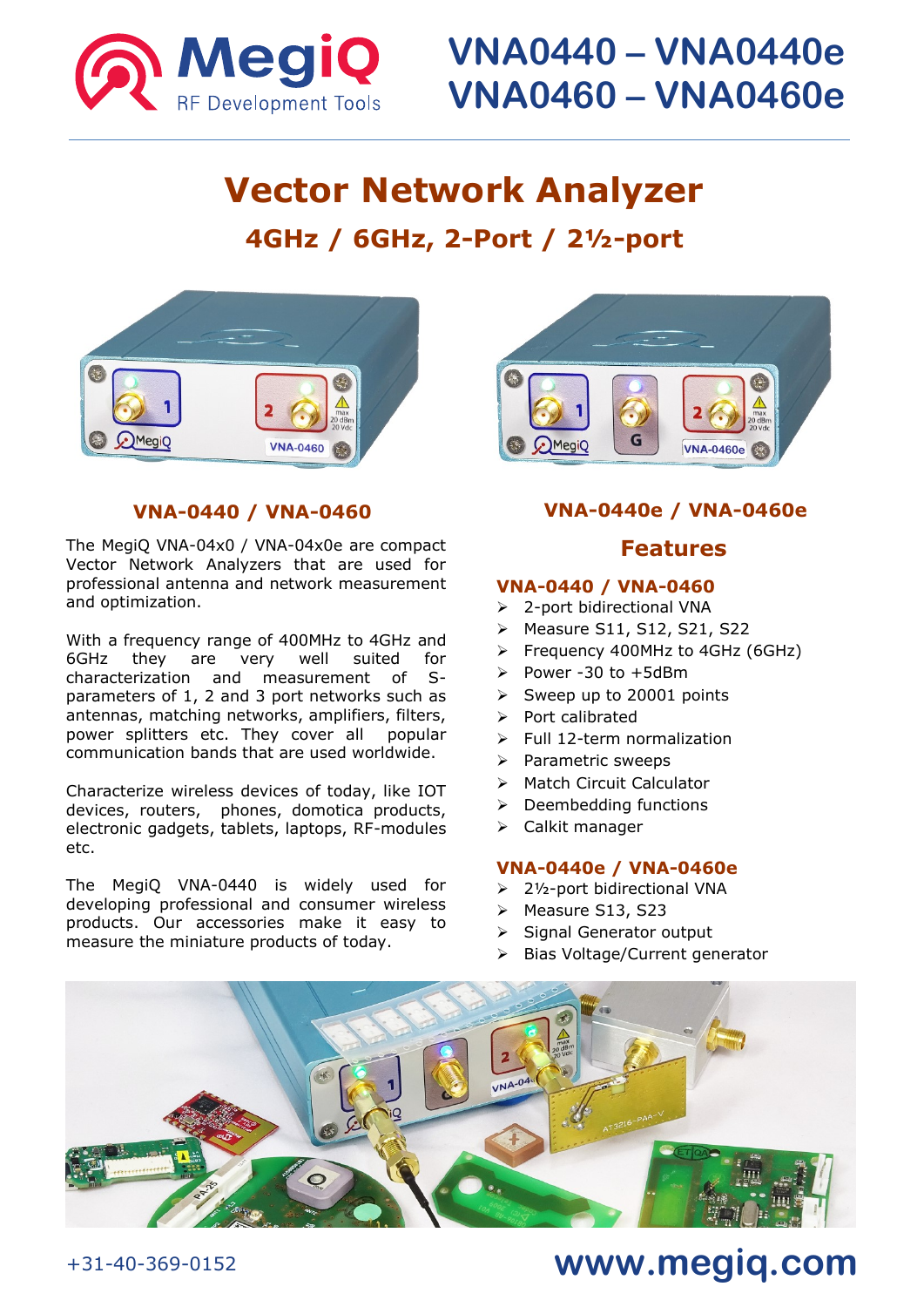

## **Software**



**2 port measurement with impedance, return loss, gain, phase, group delay**

- ➢ **Presets:** With several preset measurements for 1-port and 2-port measurements the VNA software is very easy to use for most common measurements like impedance and gain.
- ➢ **Calibration:** Measurements on SMA devices can be done directly at the VNA ports without any calibration. For measurements through cables and adapters the software guides through the Open-Short-Load-Through calibration process and the VNA front panel will indicate which termination to calibrate next. The Dual Calkit option makes calibration 3 times faster.
- ➢ **Screen:** The screen was layed out for operation with a touch screen. The graphs can be dragged in any way with any of the graph types for the measurement. There are several color schemes.
- ➢ **Sweeps:** The software provides a sweep manager that allows combining multiple paramaters (frequency, power, bias variables) into a parametric sweep. This is useful for characterizing active circuits like amplifiers, switches, varactors, pin diodes etc.
- ➢ **Session Manager:** Measurements can be stored in a session manager that keeps the measurements for a session in a single file. All settings including calibration, screen layout, markers etc are stored in the session.
- ➢ **API:** An Application Programming Interface for VB, C++, C#, Labview, etc is available to allow integration of the VNA-0440 in a lab setup or an automated factory testing system.

### +31-40-369-0152

## **www.megiq.com**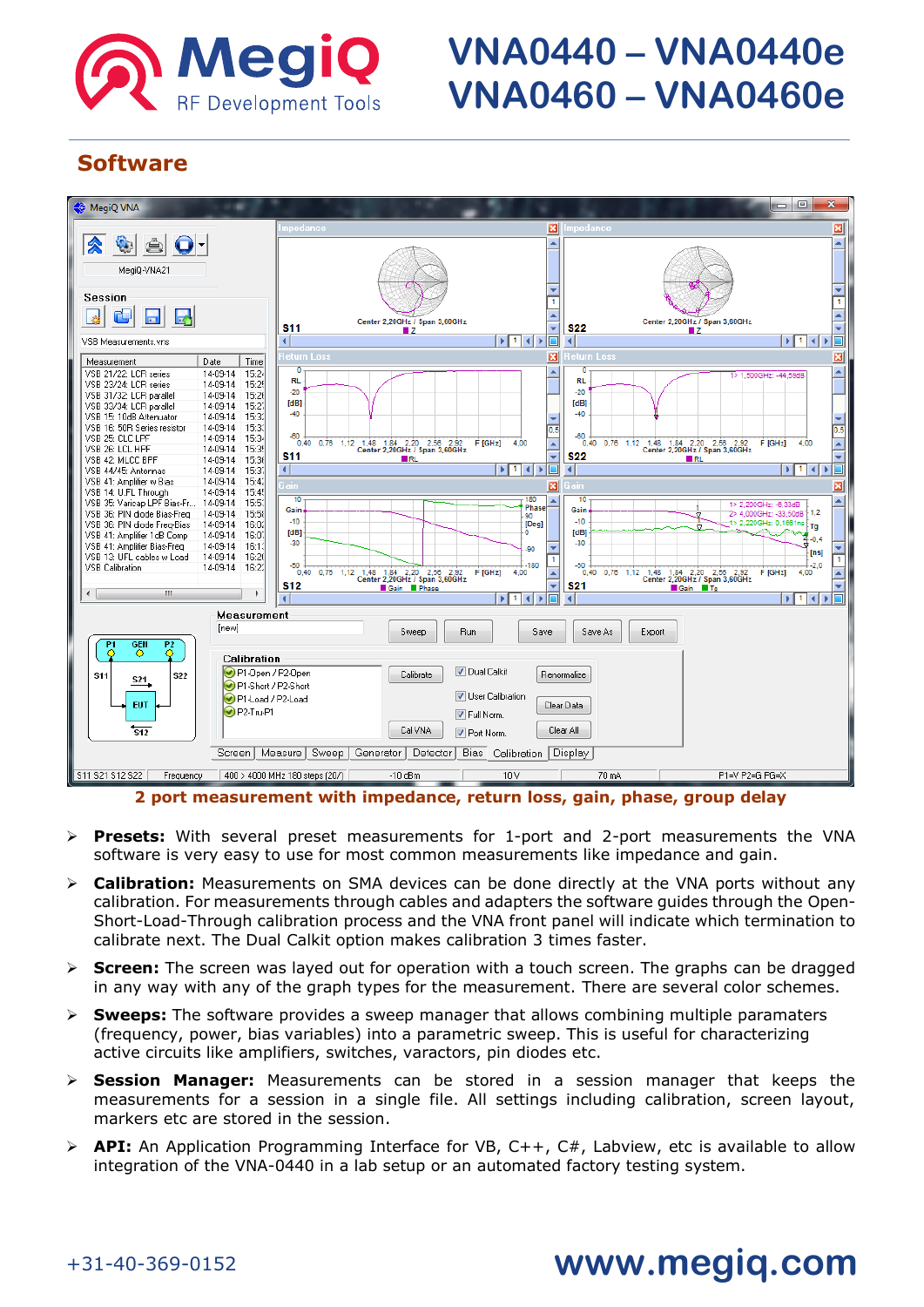

### **Match calculator**

A powerful feature is the built-in match circuit calculator. When a circuit (antenna) is measured the user can click at the appropriate frequency in the Smith chart and the match calculator will propose several circuits that matches that frequency to 50 Ohm, or an other impedance. It also shows the resulting bandwidth and allows fine tuning of the components to optimize the result.

When a match is selected the result will show in the measurement and the match is simulated in real-time during further measurements.

With proper calibration of the measurement the results of the matching circuit are well duplicated on the target board.



**Match calculator proposes several circuits**

### **Reports**

As the VNA-0440 is commonly used in development projects, reporting and documentation is an important part of the job. The software produces scalable graphics following the screen layout that can be configured by the user. It can be saved to a file or pasted into a document.



**Report output follows the screen layout and can readily be pasted in a document**

### +31-40-369-0152

# **www.megiq.com**